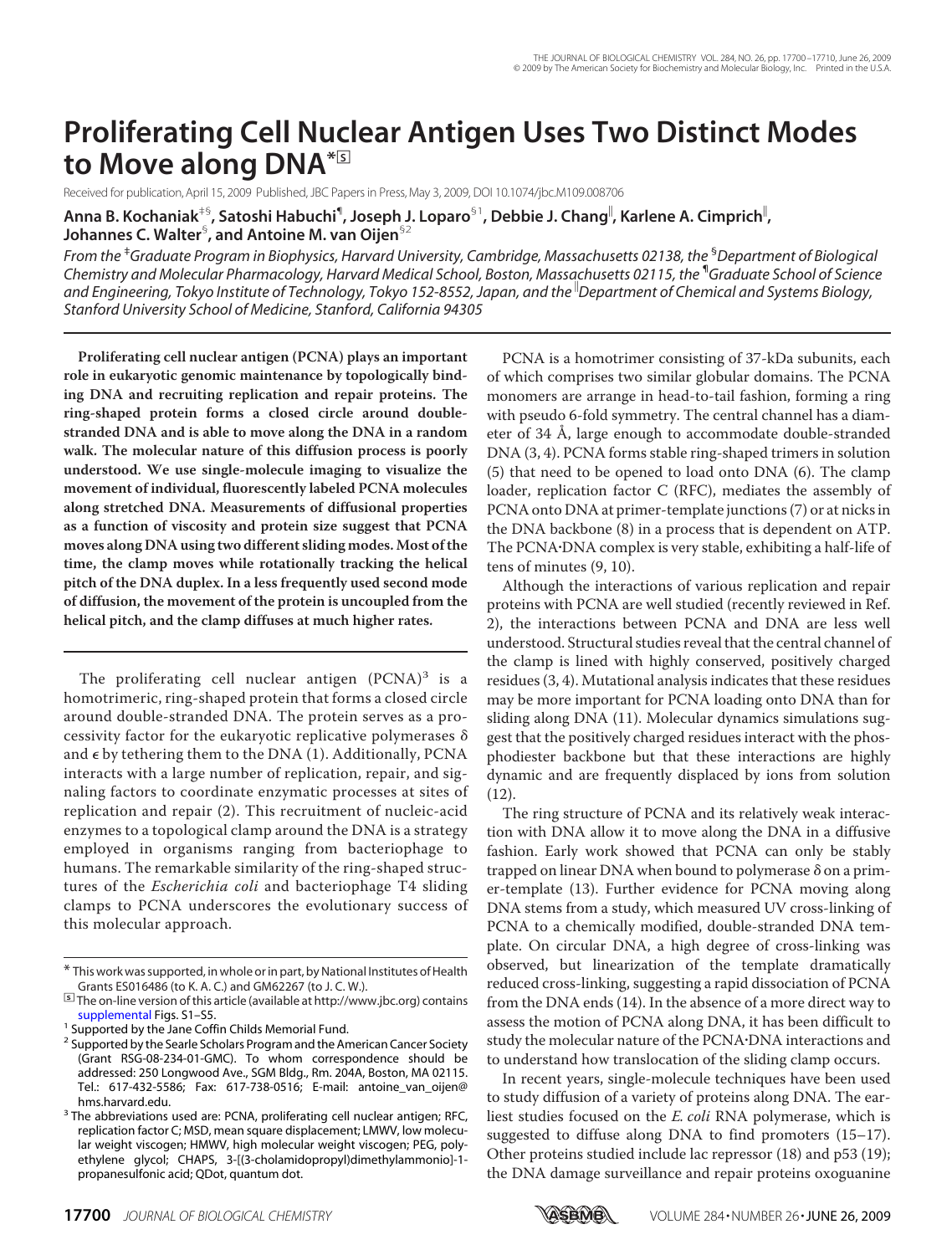DNA glycosylase 1 (hOgg1) (20), Rad51 (21), and Msh2-Msh6 (22); and the herpes simplex virus processivity factor UL42 (23). These studies allowed for a detailed biophysical characterization of diffusive protein motion along DNA and revealed a number of different mechanisms of translocation (24).

Here we use a single-molecule approach to show that PCNA diffuses along DNA using two distinct modes. In one diffusion mode, the clamp tracks the helical pitch of the DNA duplex, resulting in a rotational movement of the protein around the DNA. In the second mode, the protein undergoes a faster, predominantly translational motion. We speculate how these two diffusive mechanisms contribute to the activity of the different classes of proteins that are tethered to DNA by PCNA.

#### **EXPERIMENTAL PROCEDURES**

#### *Protein Labeling and Characterization*

*Protein Expression and Labeling*—The human PCNA open reading frame was amplified from Int pET19pps (kind gift from Dr. Tom Ellenberger) and was cloned into pET28b between the NdeI and BamHI restriction sites. The N-terminally hexahistidine-tagged protein was overexpressed in *E. coli* BL21(DE3) cells, purified over a nickel-nitrilotriacetic acid column (Qiagen), dialyzed into Storage Buffer (50 mm Tris, pH 8, 50 mm NaCl, 1 mm EDTA, 1 mm dithiothreitol, and 10% glycerol) and stored at  $-80$  °C. Purified human RFC complex with an N-terminal RFC1 deletion, which increases PCNA loading efficiency, was a kind gift from Dr. Jerard Hurwitz (25, 26).

The purified PCNA was labeled by coupling AlexaFluor 555 maleimide (Invitrogen) to solvent-exposed cysteine groups on the protein. The human PCNA monomer contains six cysteine residues of which two are surface-exposed (PDB ID: 1AXC) (4), resulting in a total of six solvent-accessible cysteines per trimer. The labeling reaction was performed following the manufacturer's suggested protocol. Briefly, PCNA aliquots were thawed and dialyzed overnight at 4 degrees into labeling buffer (50 mm Hepes, pH 7.4, 50 mm NaCl). After reducing the protein with 10 mM Tris(2-carboxyethyl)phosphine, dye was added at a ratio of 10 dyes per PCNA trimer, and the reaction was allowed to proceed for 2 h at 22 °C. Finally, the reaction was quenched with 2  $mM$   $\beta$ -mercaptoethanol, and free dye was separated from labeled protein using a size exclusion column (PD10, Amersham Biosciences). Labeling stoichiometry was assessed using UV-visible spectrophotometry and determined to be 0.7  $\pm$  0.3 AlexaFluor 555 per PCNA trimer. Fractions were aliquoted and stored at  $-80$  °C.

*Anti-X. laevis PCNA Antibody Production*—Full-length *Xenopus laevis* PCNA (*X. laevis* PCNA) was cloned and expressed as described previously (27). The His<sub>6</sub>-X. laevis PCNA was used to generate polyclonal antibodies in rabbits (Josman, LLC).

*Primer Extension Assay*—High speed supernatant (egg cytosolic) extract was prepared from *X. laevis* eggs as described previously (28). Endogenous PCNA was depleted to below 0.25% with a rabbit polyclonal anti-*X. laevis* PCNA antibody (characterized in [supplemental](http://www.jbc.org/cgi/content/full/M109.008706/DC1) Fig. S1*A*). The extent of depletion was determined by Western blotting with anti-PCNA mouse monoclonal antibody PC10 (Santa Cruz Biotechnology).

Purified and labeled human PCNA was reintroduced to the depleted extract at a concentration of 1  $\mu$ M monomers, and primer extension was measured. Extracts were supplemented with an ATP-regeneration system (2 mm ATP, 20 mm phosphocreatine, 5  $\mu$ g/ml creatine kinase (all from Sigma)), 15  $\mu$ g/ml nocodazole (Sigma), and  $[\alpha^{-32}P]dATP$  (PerkinElmer Life Sciences). M13mp18 single-stranded DNA (New England Biolabs) was added at 15 ng/ $\mu$ l extract. Incorporation of radioactivity was measured after running the replication products on a 0.8% agarose-TBE gel.

#### *Single-molecule Imaging*

*Buffers*—Imaging buffers were based on the work of Ellison and Stillman (29). To obtain buffers with varying concentrations of potassium glutamate, stocks of Buffer A (50 mM Hepes, pH 7.5, 7 mm MgCl<sub>2</sub>, 1 mm CHAPS, 1 mg/ml bovine serum albumin, 1 mm dithiothreitol, 0.001% Nonidet P-40) with 0 mm potassium glutamate and 500 mM potassium glutamate were prepared and mixed to achieve the desired salt concentration. The total ionic strength *I* of the buffers was calculated by using,

$$
I = \frac{1}{2} \sum_{n=1}^{N} c_n z_n^2
$$
 (Eq. 1)

where  $c$  is the molar concentration of ion  $n$ ,  $z$  is the charge number of that ion, and the sum is taken over all ions *n*. At pH 7.5, 47% of the 50 mm Hepes (free acid;  $pK_a = 7.55$ ) in our solutions will be charged ( $z^2 = 1$ ), resulting in an ionic strength of 12 mM. The sodium hydroxide used to achieve a pH of 7.5 contributes  $\sim$ 13 mm to the ionic strength. Similarly, 7 mm  $MgCl<sub>2</sub>$  adds 21 mm ionic strength (for the divalent magnesium ions,  $z^2 = 4$ ). In the absence of any potassium glutamate, these contributions add up to an ionic strength of 41 mM. Addition of potassium glutamate will change the ionic strength accordingly  $(z = 1)$ . Viscous sliding buffers were based on Buffer B (50 m<sub>M</sub> Hepes, pH 7.5, 7 mm  $MgCl<sub>2</sub>$ , 150 mm potassium glutamate) with glycerol, or PEG6000 added by weight to achieve the desired viscosity (5\* $\eta_{\text{water}}$  or  $10^* \eta_{\text{water}}$ ) (47, 49).

*Flow Cell, DNA, and Surface Tethering*—Streptavidin-coated flow cells were constructed as reported before (20, 30, 31) with a flow-channel width of 1.5 mm and height of 0.12 mm. The inlet tubing had an inner diameter of 0.38 mm (PE20 from BD Biosciences) and 10-cm length to minimize the dead volume. Biotin-lambda-biotin DNA was prepared by ligating custom, 12-mer oligonucleotides with 3'Biotin modification (IDT) (BL1, 5'-AGGTCGCCGCCC-Biotin-3'; and BL2, 5'-GGGCG-GCGACT-Biotin-3) to their complementary, single-stranded ends of lambda DNA (PerkinElmer Life Sciences). To allow single-molecule observations of protein sliding along stretched DNA in the absence of hydrodynamic flow, we assembled stretched DNA onto the surface of the flow cell with both DNA ends coupled to the surface. To achieve this double tethering, 30 pM biotin-lambda-biotin DNA was flow stretched in Buffer A with 35 mM potassium glutamate. After the association of the first biotin with the streptavidin-coated surface, the DNA was stretched by the flow and the second biotin bound to the surface. By changing the flow rate that was applied when introduc-

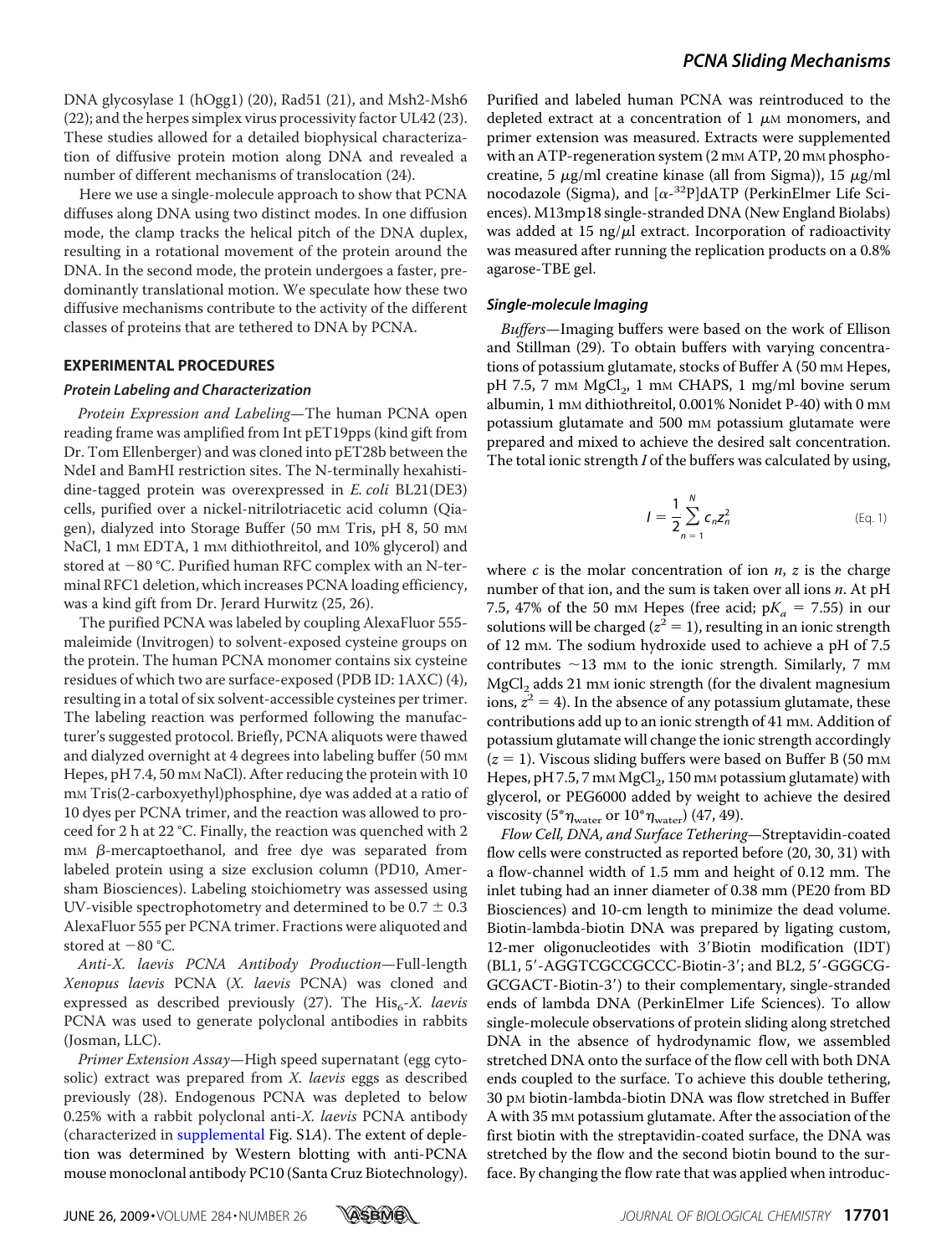ing the DNA into the flow cell, the length distribution of the DNA could be controlled (results not shown). To visualize DNA, we flow in a 100 nm solution of Sytox Orange (Invitrogen), a DNA intercalating dye, in Buffer A and image with 521 nm laser excitation at variable power. We only stain the DNA at the end of the experiment after PCNA sliding trajectories have been collected. The results described in the main text are obtained on DNA that was immobilized to the surface using a flow rate of 0.05 ml/min, resulting in a mean end-to-end distance of 11.5  $\pm$  0.1  $\mu$ m (corresponding to 70.3  $\pm$  0.5% of the contour length of lambda-phage B-DNA) for DNA molecules upon which PCNA sliding was measured (see [supplemental](http://www.jbc.org/cgi/content/full/M109.008706/DC1) Fig. S4*B*). Typically, we observed 10–25 doubly tethered DNA molecules per  $80 \times 80 \ \mu m^2$  field of view.

*Loading Single PCNA Molecules*—The typical single-molecule PCNA loading reaction contained 0.4 nm RFC (1/1000 dilution of stock immediately prior to use),  $1 \text{ nm}$  PCNA (1/2000) dilution immediately prior to use), and  $1 \text{ mm}$  ATP in 100  $\mu$ l of Buffer A with 35 mm potassium glutamate. This reaction was drawn into the flow cell containing doubly tethered DNA molecules, was allowed to incubate for 20 min at room temperature, and then was flushed out with 40 flow-cell volumes of Buffer A with 500 mm potassium glutamate. Next, the buffer of interest was exchanged into the flow cell for 40 flow-cell volumes, flow was stopped, and event acquisition would begin. Typically, 0–3 PCNA molecules were observed per doubly tethered DNA molecule.

*Quantum Dot Functionalization and Coupling to PCNA*— QDots (605 nm) were functionalized with mouse monoclonal anti-histidine tag antibody (MCA1396 from AbD Serotec) using the Invitrogen QDot Antibody Conjugation Kit. For PCNA-QDot experiments, AlexaFluor 555- or mock-labeled PCNA was loaded as usual except that the initial wash included  $\sim$ 1 nm anti-his QDots for 10 min. Next, the flow cell was washed with  $40-100$  flow cell volumes of Buffer A  $+500$  mm potassium glutamate to remove free QDots. Finally, the buffer of interest was exchanged into the flow cell for 40 flow-cell volumes, flow was stopped, and image acquisition was started.

*Imaging Single PCNA Molecules*—Fluorescence imaging of AlexaFluor 555-PCNA and PCNA-QDot complexes moving along DNA or QDot bound to DNA was performed as before (19). The AlexaFluor 555 dye and QDot (605 nm) emission were excited by the 521-nm line from an Ar/Kr laser (Coherent I-70 Spectrum), and fluorescence was collected by an EM-CCD (Andor iXon) after filtering scattered laser light (Chroma Technology). Typically, 2.5- to 5-fold less power was used for QDot imaging than for AlexaFluor 555 imaging. Typical frame rates were 19 Hz for AlexaFluor 555-PCNA and 4 Hz for PCNA-QDot. Data were analyzed by custom-written particletracking MATLAB® code (19).

## *Data Analysis*

*Particle Tracking*—The positions of labeled particles were determined by fitting each single-molecule fluorescence image to a two-dimensional Gaussian distribution. This procedure allows the determination of a particle's position with a precision that can be better than the diffraction-limited optical resolution of the microscope used. The accuracy of position

determination strongly depends on the signal strength corresponding to a single molecule and is given by,

$$
\sigma^2 = \left[\frac{s^2}{N} + \frac{a^2/12}{N} + \frac{8\pi s^4 b^2}{a^2 N^2}\right]
$$
 (Eq. 2)

where *N* is the number of photons collected (32). Typical signals from individual AlexaFluor 555 and QDot labels corresponded to 1000  $\pm$  500 and 6000  $\pm$  3000 photons per 50-ms integration. Using the standard deviation of the microscope point-spread function *s* (150 nm), the pixel size *a* (166 nm), and the background level *b* (13–19 photons for AlexaFluor 555 imaging and 4–12 photons for QDot imaging), we calculate the standard error of position determination to be  $\sigma = 12$  nm for AlexaFluor 555-PCNA and  $\sigma = 2.2$  nm for PCNA $\cdot$ QDot.

*Determining Diffusion Coefficients*—Using the experimentally obtained trajectories of individual sliding particles, we determined the diffusion coefficient *D* of each particle by plotting its mean square displacement (MSD) as a function of step interval *m* times the time interval,  $\Delta t$ ,

MSD(M,m) = 
$$
\frac{\sum_{i=1}^{M-m} (y_{i+m} - y_i)^2}{M-m}
$$
 (Eq. 3)

Here, *M* represents the total number of steps in the trajectory, *m* ranges from 1 to *M*, and  $\gamma$ , is the displacement of the particle along the axis of the DNA in step *i.* Effectively, *MSD*(*M,m*) is the average of the squared displacements of the particle in the trajectory with length *M*, calculated from all pairs of positions that are *m* steps apart. According to the one-dimensional diffusion equation  $MSD(M,m) = 2Dm\Delta t$ , we can obtain *D* by fitting the resulting data to a straight line using a weighted least-square fitting procedure. We measure the diffusion coefficient of the PCNA as half of the slope of the line fit to the MSD *versus*  $m\Delta t$ between steps  $m = 2$  through  $m = 10$ . The lower end of this range was chosen, because many trajectories exhibit nonlinear behavior in the first step likely due to DNA fluctuations. The top of the range was limited by the shortest trajectories we accepted for fitting. Particles that were apparently immobile on the DNA or that showed bounded diffusion in the time window under consideration were excluded from analysis. Since bounded diffusion is apparent as a nonlinearity of the MSD *versus m* $\Delta t$ , we report only particles for which the *MSD*(*M*,*m*) was correlated to  $m\Delta t$  with a Pearson correlation coefficient of 0.9 or higher.

*Simulating Diffusion Trajectories of a Two-speed Stepper*— Using MATLAB, we simulated a one-dimensional random walk of 100 steps, each consisting of the average of 100 substeps with normally distributed step sizes. Sub-steps were used to better approximate the averaging inherent to imaging a single molecule over a finite window of time (the exposure time  $\Delta t$ ). Next, a single parameter was used to scale the step size distribution of the particles to a desired diffusion coefficient. As we did with our experimentally observed diffusion trajectories, we fit the mean-square displacement MSD *versus* time *mt* of these sample trajectories in the range of  $m = 2$  through 10. Finally, we simulated one-dimensional diffusion trajectories of

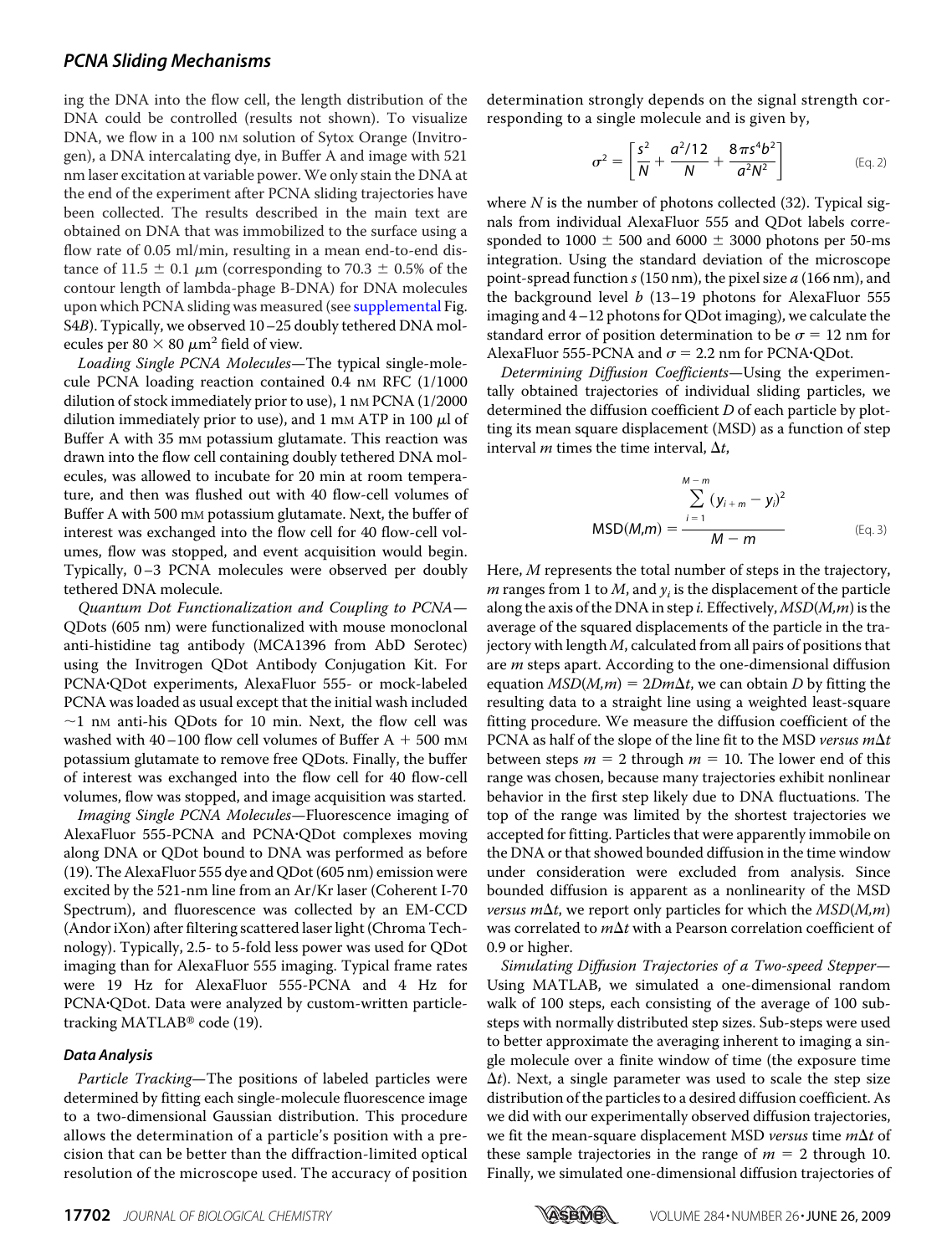a stepper changing randomly between two different diffusion coefficients on timescales faster than  $\Delta t$ . We used two different step sizes as the only two parameters to scale the trajectories. The two step sizes were chosen such that their resultant diffusion coefficients matched the theoretical limits for helical and non-helical diffusion of PCNA along DNA. Subsequently, we used a probability  $f_{hel}$  for the stepper to use the step size associated with helical diffusion (and a probability  $(1 - f_{hel})$  to use the step size corresponding to non-helical diffusion).  $f_{hel}$  was varied from 0 (100% maximal non-helical diffusion) to 1 (100% maximal helical diffusion). The mean diffusion coefficient from 100 of these 100-step trajectories was observed to vary linearly with  $f_{hel}$ .

#### **RESULTS**

*Preparation of Active, Fluorescently Labeled PCNA*—To visualize the movement of PCNA along DNA, a cysteine-reactive organic dye (AlexaFluor 555-maleimide) was used to fluorescently label His-tagged PCNA at one of its native cysteines. Human PCNA monomers have six cysteine residues of which only two, C27 and C62, are solvent exposed (PD BID: 1AXC) (4). Their positions are in loops distant from the DNA-interaction surface, making it unlikely that labeling would interfere with protein movement along DNA. Spectrophotometry performed after labeling revealed the presence of 0.7  $\pm$  0.3 Alexa-Fluor 555 per PCNA trimer (see "Experimental Procedures"). To confirm that labeling did not inhibit PCNA function, we performed a primer extension assay using *X. laevis* egg extracts. A high speed supernatant of *Xenopus* egg cytoplasm supports PCNA-dependent replication of single-stranded DNA (33). Upon depletion of the endogenous *X. laevis* PCNA to <0.25% [\(supplemental](http://www.jbc.org/cgi/content/full/M109.008706/DC1) Fig. S1*A*), primer extension on M13 singlestranded DNA was reduced  $\sim$ 30-fold. Supplementing the depleted extracts with mock-labeled or AlexaFluor 555-labeled PCNA restored synthesis to 40% of the level seen in mock depleted extract [\(supplemental](http://www.jbc.org/cgi/content/full/M109.008706/DC1) Fig. S1, *B* and *C*). This result shows that AlexaFluor 555-PCNA is able to support processive DNA synthesis just as actively as unmodified PCNA.

*Loading and Visualizing Single PCNA Molecules*—To track fluorescently labeled PCNA on DNA, we stretched and immobilized  $\lambda$  phage DNA on the glass surface of a microfluidic flow cell. To this end, we functionalized both ends of linearized  $\lambda$ DNA with biotin to allow binding to a streptavidin-coated surface. Introducing the biotinylated  $\lambda$  DNA into the flow cell at high flow rates caused the DNA to bind to the surface via streptavidin in a stretched state, with a length corresponding to  $\sim$ 70% of its contour length. To minimize nonspecific interactions between the surface and protein or DNA, the glass was chemically functionalized with high molecular weight, biotinylated poly(ethylene glycol) (PEG) on top of which the streptavidin was deposited (30).

PCNA was loaded onto the stretched  $\lambda$  DNA in the flow cell. PCNA requires RFC and ATP for loading around DNA in the absence of DNA ends  $(6-8, 34)$ . We reduced the concentrations of both RFC and PCNA in the loading reaction to limit the number of PCNA trimers loaded per  $\lambda$  DNA to less than one. After loading is complete, the RFC clamp loader releases from the DNA-bound clamp (35–37). However, to ensure that the

molecules visualized were PCNA alone and not PCNA bound by the clamp loader, we washed the flow cell with 0.5 M potassium glutamate buffer to remove any residual RFC complexes or incompletely loaded PCNA (8). Furthermore, omission of ATP in the washing and imaging steps prevents residual RFC from binding to DNA or PCNA (36). Following these stringent washing steps, individual fluorescent complexes could be observed moving along the DNA for several hours. When ATP or RFC was omitted from the loading reaction, no sliding events were observed (data not shown). Taken together, these observations suggest successful loading and observation of individual fluorescently labeled PCNA complexes on DNA.

Once PCNA was loaded onto the stretched  $\lambda$  DNA, it was visualized using wide-field fluorescence microscopy. The fluorescence of individual, labeled PCNA molecules was imaged as a function of time with a charge-coupled device camera. Fig. 1*A* shows a representative time series of images of a single molecule of PCNA moving along  $\lambda$  DNA. The position of the clamp on the DNA through time was determined using particle-tracking algorithms (see "Experimental Procedures"). Fitting every diffraction-limited, fluorescence image with a two-dimensional Gaussian function determined the position of the protein. The precision of position determination is determined by the total amount of signal collected from a single molecule and can be much better than the resolution of the microscope ("Experimental Procedures"). This single-molecule analysis method was used previously to observe nanometer-scale motion of individual molecular motors (38). Fig. 1*B* shows the position of the molecule from Fig. 1*A* as a function of time, as determined from the fitting of the single-molecule images (*black line*). The *gray lines* depict the trajectories of additional single-molecule sliding events.

*PCNA Moves along DNA in a Diffusive Fashion*—Our singlemolecule trajectories (Fig. 1, *A* and *B*) show that the PCNA moves in both directions along the DNA, suggesting a random walk along the duplex. For diffusive motion, the distance traveled is proportional to the square root of time (39). When describing the distance traveled as the MSD, a linear dependence on time *t* is obtained, with the diffusion coefficient *D* in the proportionality constant:  $MSD = 2Dt$ . The linear dependence of the MSD on time for the observed protein motion confirms its diffusive nature (Fig. 1*C*). The diffusion coefficient *D* can be obtained by fitting the slope of the MSD *versus t* curve (see "Experimental Procedures"). Fig. 1*D* shows the distribution of diffusion coefficients as obtained for 150 trajectories in the presence of 150 mm potassium glutamate.

This distribution has an arithmetic mean of 1.16  $\pm$  0.07  $\mu$ m $^2$ /s (all errors in diffusion coefficients are given as standard errors of the mean (S.E.)) and a standard deviation of 0.79  $\mu$ m $^2$ /s. It is important to note that this large standard deviation does not reflect experimental errors, but describes the width of the measured distribution of diffusion coefficients. Similarly wide distributions in the diffusion coefficient have been observed in previous studies of protein sliding (17–23). The distribution of displacements between subsequent frames  $(\Delta t = 52 \text{ ms})$  is visualized in Fig. 1*E*. The mean of the distribution (0.53  $\pm$  5 nm) is very close to zero, indicating the absence of a directional bias in the protein motion. Finally, given that our

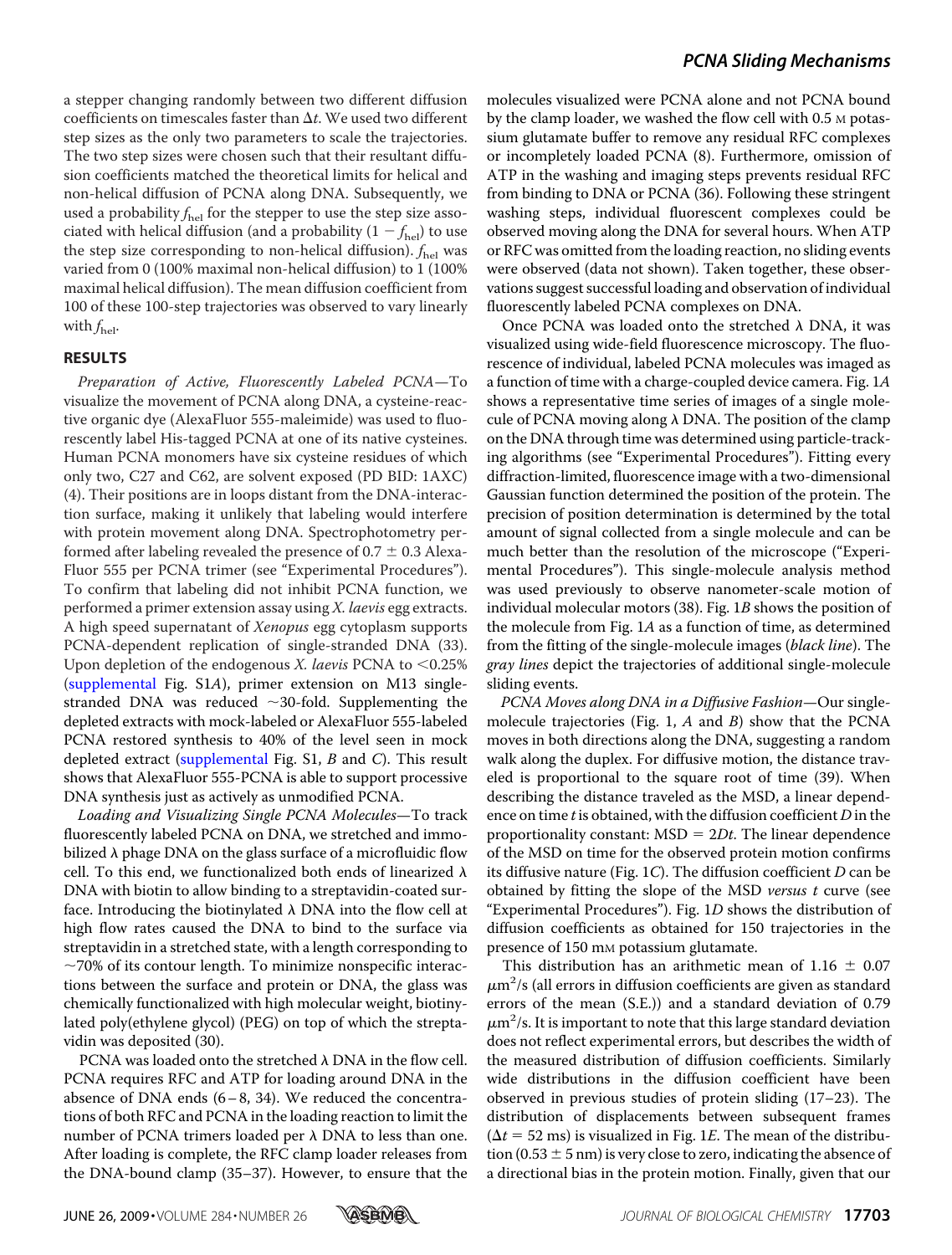

FIGURE 1. **Individual PCNA molecules diffusing on doubly tethered DNA.** *A*, kymograph of a 50-step trajectory imaged at 19 Hz. *B*, relative protein position along the DNA axis (*y*) *versus* time. *C*, mean square protein displacement in *y* (*MSDy*) *versus* time. *D*, distribution of the diffusion coefficient observed from 150 trajectories of AlexaFluor 555-PCNA sliding along DNA in 150 mM potassium glutamate sliding buffer. The mean of this distribution is 1.16  $\pm$  0.07  $\mu$ m<sup>2</sup>/s (S.E.). *E*, distribution of displacements between subsequent frames ( $\Delta t = 52$  ms) from trajectories of AlexaFluor 555-PCNA sliding in 150 mm potassium glutamate sliding buffer;  $n = 5037$ .

proximity to the surface does not significantly change the apparent diffusion coefficient (see [supple](http://www.jbc.org/cgi/content/full/M109.008706/DC1)[mental text](http://www.jbc.org/cgi/content/full/M109.008706/DC1) and [supplemental](http://www.jbc.org/cgi/content/full/M109.008706/DC1) Figs. S4 and S5).

*PCNA Slides along the DNA while Maintaining Electrostatic Contact*— The diffusive motion of a protein along DNA can be explained by two different mechanisms: sliding or hopping (40). A sliding protein maintains continuous electrostatic contact with the DNA duplex as it diffuses, whereas a hopping protein translocates by transiently "hopping" off of the DNA, diffusing in solution, and then rebinding the DNA duplex. The closed topological shape of PCNA around DNA dictates that complete dissociations would have to be mediated by ring opening. Nevertheless, the difference between the inner diameter of the PCNA ring (3.4 nm), and the diameter of the duplex DNA (2.1 nm), suggests that the charges on both the protein and DNA surfaces could be screened by counter ions to allow effective disruption of electrostatic interactions, as envisioned in the hopping model. In the hopping model, a higher salt concentration will lower the binding affinity and will increase the fraction of the time the protein is not electrostatically

DNA is stretched an average to 70.3% of contour length, we can convert the mean diffusion coefficient into base pairs using the conversion factor (10.5 bp/(3.4 nm of B form DNA  $\times$  0.703 extension factor)<sup>2</sup> to obtain  $D = (2.24 \pm 0.13) \times 10^7$  bp<sup>2</sup>/s.

To exclude the possibility that the observed diffusion coefficients are overestimated by intrinsic motions of the DNA, we characterized the apparent diffusion of a fluorescent particle immobilized on the DNA. To this end, we used a doubly biotinylated  $\lambda$ -DNA construct bound with a QDot at roughly onethird of the DNA length from the terminus (site 33779 of GenBank<sup>TM</sup> 9626243, [supplemental Methods\)](http://www.jbc.org/cgi/content/full/M109.008706/DC1). The measured apparent diffusion coefficients of these DNA-coupled particles are below 0.015  $\mu$ m<sup>2</sup>/s under the same conditions as those used for the PCNA imaging [\(supplemental](http://www.jbc.org/cgi/content/full/M109.008706/DC1) Fig. S2), confirming that DNA motions do not significantly alter the measured diffusion coefficients of the PCNA.

To exclude the possibility that the observed diffusion coefficients are underestimated due to interactions of PCNA with the coverslip surface, we characterized diffusion on surface-tobead tethered DNA. Here, one end of the DNA is raised  $0.5 \mu m$ off of the coverslip surface. The measured diffusion coefficients from such sliding events are comparable to those obtained from DNA tethered on each end to the surface, confirming that the interacting with DNA. As a result, the protein will be able to diffuse for longer times before rebinding, leading to an effective increase of the measured diffusion constant. In the sliding mode, however, electrostatic interactions are maintained, and the diffusion constant is independent of the ionic strength (Fig. 2*B*). This criterion has been used to distinguish between hopping and sliding mechanisms for a number of DNA-binding proteins (17, 19, 20, 22, 23). In particular, one protein shown to hop was the processivity factor UL42 from herpes simplex virus. UL42 is structurally homologous to PCNA but binds DNA as a monomer, facilitating transient dissociation from the DNA (41, 42). The diffusion coefficient of UL42 movement along DNA was shown to change by a factor of 4 upon increasing the ionic strength from 20 mM to 110 mM, underscoring the sensitivity of the diffusion kinetics of a hopping protein to ionic strength. We determined the diffusion coefficient of PCNA along DNA over a 13-fold change in ionic strength, from 41 mM to 541 mM (Fig. 2,*A*and *B*).We observe the diffusion coefficient to change only by 2.2-fold over a 13-fold change in ionic strength.

A quantitative estimate of the number of electrostatic interactions that are disrupted by increasing salt concentration can be obtained by evaluating the relation between ionic strength

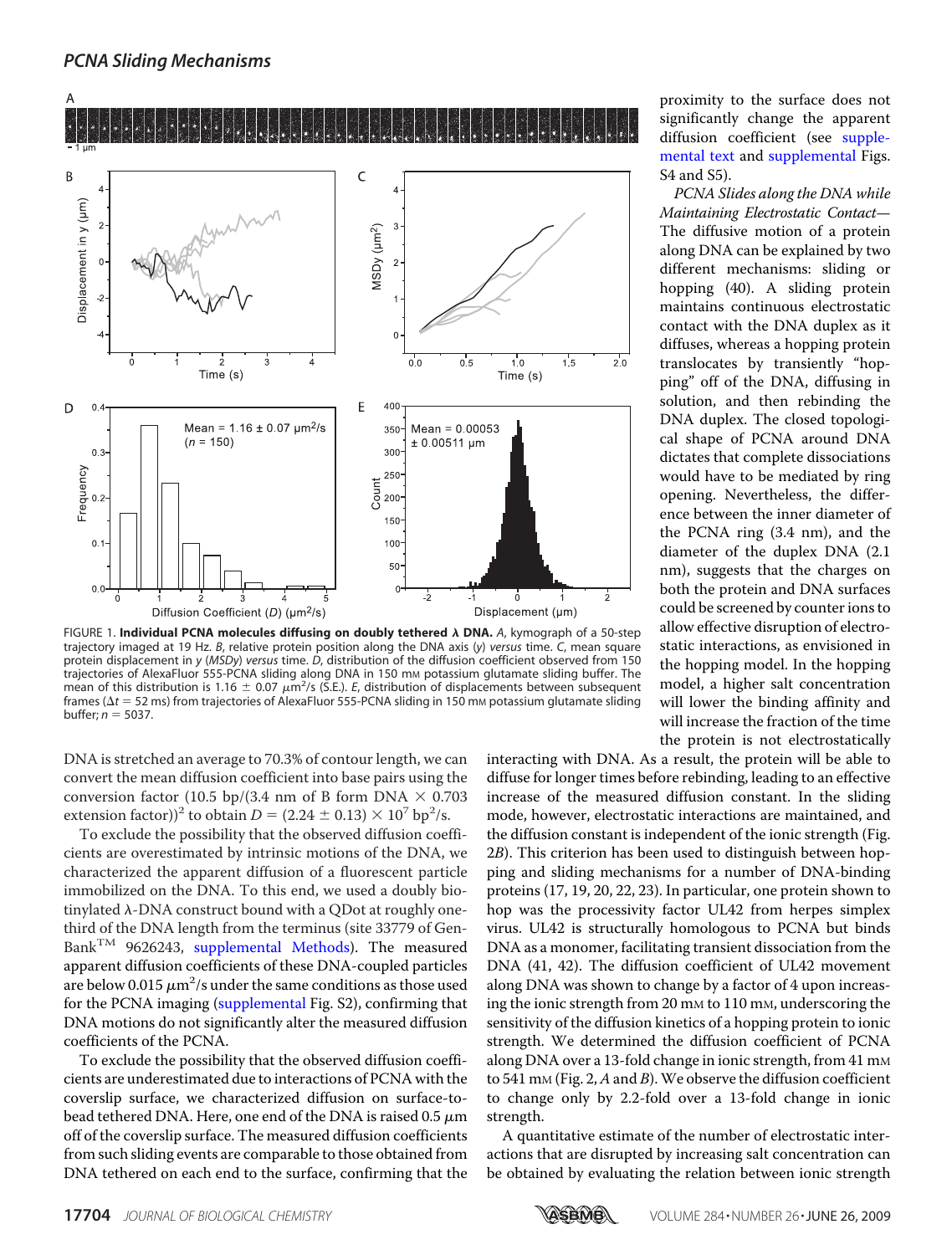

FIGURE 2. **Effect of ionic strength on the diffusion coefficient of PCNA.** *A*, distributions of the observed diffusion coefficients for PCNA at ionic strengths of 41 mm ( $n = 92$ ), 46 mm ( $n = 86$ ), 76 mm ( $n = 78$ ), 191 mm ( $n = 150$ ), 291 mm ( $n = 99$ ), and 541 mm ( $n = 91$ ). *B*, the observed diffusion coefficients of PCNA along DNA *versus* ionic strength (mean  $\pm$  S.E.) in log-log representation. The slope of the linear fit equals 0.33  $\pm$  0.04 and represents the number of charge-charge interactions disrupted by increasing salt concentration.

and the microscopic equilibrium dissociation constant (40). Assuming that an increase in the time spent away from the DNA results in a proportionally higher diffusion coefficient, we used our experimentally obtained relation between ionic



### *PCNA Sliding Mechanisms*

strength and diffusion coefficient to determine the number of screened charge-charge interactions. Analogous to the work of Berg (40), we recast our data as the logarithm of the diffusion coefficient *versus* the logarithm of the ionic strength (Fig. 2*B*). The slope of a line fit through these data provides an estimate of the number of screened charges. With a slope of  $0.33 \pm 0.04$  our data suggest that only a fraction of a single charge-charge interaction is screened over this wide range of ionic strength. Our observation of only a very weak relation between ionic strength and diffusion coefficient suggests that PCNA maintains electrostatic contact with the DNA while moving.

*Theoretical Estimates of Diffusion Coefficients*—With evidence that PCNA slides along the DNA while maintaining electrostatic contact with the duplex, we set out to investigate the mechanistic details of this motion. Two scenarios can be envisioned that describe the sliding: 1) the protein tracks the helical pitch of the DNA, like a nut on a screw, resulting in a full rotation around the duplex every 10.5 bp, or 2) the protein moves along the DNA decoupled from the helical pitch, like a washer on a screw. For each of the scenarios, the maximum diffusion coefficient is described by the Einstein relation for Brownian motion  $D = k_B T/\xi$ , with  $\xi$  the frictional coefficient representing the frictional coupling between the protein and solution,  $k<sub>B</sub>$  the Boltzmann constant, and *T* the absolute temperature (298 K in our experiments).

For purely translational, non-helical movement, the frictional coefficient  $\xi$  can be approximated (assuming the protein is a sphere) by  $6\pi\eta_{\mathrm{water}}R$ , resulting in,

$$
D_{\text{non-hel}} = \frac{k_{\text{B}}T}{(6\pi\eta_{\text{water}}R)} \tag{Eq. 4}
$$

with *R* representing the radius of PCNA ( $R = 4.0$  nm (3)) and  $\eta_{\text{water}}$  is the viscosity of aqueous buffer ( $\eta_{\text{water}} = 10^{-3}$  Pa·s at room temperature). This description yields a maximum diffusion coefficient of 54  $\mu$ m<sup>2</sup>/s, or 47-fold higher than our experimentally observed value.

However, if the protein rotationally tracks the helix while moving along the DNA, we must also consider the rotational drag. For a periodic pitch of one turn per 10.5 bp, Schurr (43) derived the rotational friction coefficient acting on the protein as follows.

$$
\xi_{rot} = \left(\frac{2\pi}{10.5 \text{ bp} \cdot 0.34 \text{ nm} / \text{bp}}\right)^2 \cdot 8\pi \eta_{\text{water}} R^3 \tag{Eq. 5}
$$

Introducing both the translational and rotational frictional coefficients to the Einstein relation yields  $D_{hel} = k_B T/(\xi_{trans} +$  $\xi_{\rm rot}$ ), resulting in a diffusion coefficient of 0.80  $\mu$ m<sup>2</sup>/s as a theoretical upper limit for PCNA. This value is 68-fold slower than that of the protein diffusing along the DNA without tracking the helix, demonstrating that the diffusional properties of a protein tracking the DNA helix are almost entirely dominated by rotational drag. Note that a recent study of clamp sliding showed no significant difference between the diffusion coefficient as calculated using the spherical approximation for both the non-helical and helical diffusion coefficient and the diffusion coefficient calculated using the frictional drag term solved numerically for the molecular structure of the clamp (44). Our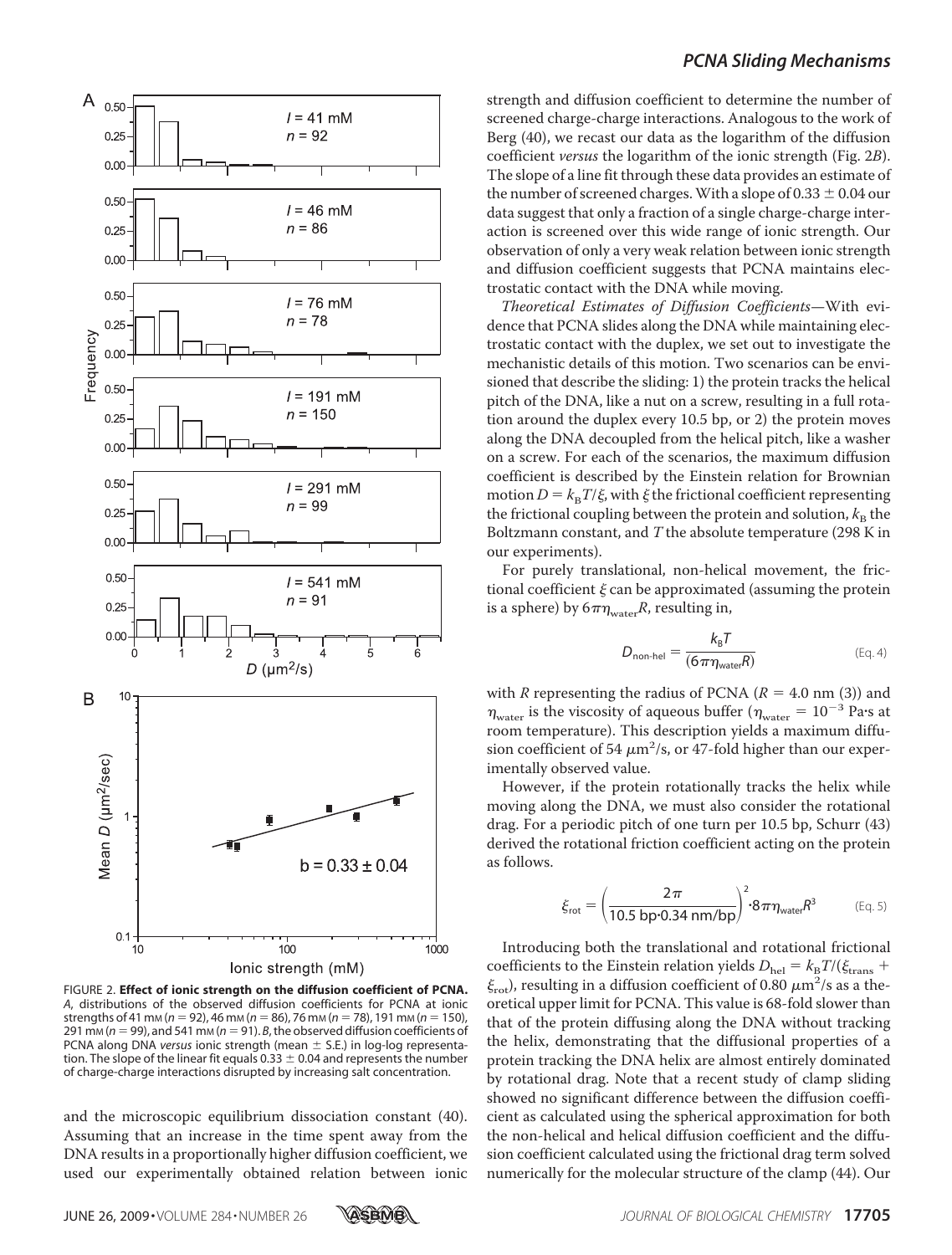

FIGURE 3. **Effect of viscogens and geometry on the diffusion coefficient of PCNA.** *A*, distributions of observed diffusion coefficients for conditions as noted. *B*, mean  $\pm$  S.E. of diffusion coefficients for conditions as noted. *C*, scale drawing of the PCNA·QDot complex.

experimentally determined value for the diffusion coefficient,  $1.16 \pm 0.07 \ \mu m^2/s$  (at 150 mm potassium glutamate) is very close to that predicted for a helical sliding model, suggesting that PCNA rotates around the DNA while moving.

*PCNA Tracks the Helical Pitch When Sliding*—To confirm that PCNA tracks the helix as it moves along DNA, we used low and high molecular weight viscogens (LMWV and HMWV, respectively) to differentially affect the rotational and translational components of diffusion. An LMWV, such as glycerol, slows both rotational and translational diffusion coefficients in a manner that is inversely proportional to the viscosity  $\eta$ . In contrast, HMWVs such as high molecular weight PEG, selectively affect translational diffusion (45, 46). In essence, the large size of the HMWV creates exclusion volumes that cause the viscosity for long range motion to be larger than for short range motion. Because rotational motion takes place on a shorter length scale than translational motion, rotation is less affected by the presence of the HMWV than translation. Thus, if a protein tracks the helix, with rotation being the dominant contributor to frictional drag, HMWV will change its diffusion coefficient by a factor less than  $\eta_{\rm HMWV}/\eta_{\rm water}$ . Conversely, if the protein does not track the helix and its motion is mainly determined by translational drag, the diffusion coefficient will decrease by  $\eta_{\rm HMWV}/\eta_{\rm water}$ -fold.

We showed that increasing the viscosity of the buffer solution by 5- and 10-fold with the LMWV glycerol significantly slowed down the diffusion coefficient of PCNA. We found that the apparent diffusion coefficient of PCNA decreased from  $1.16 \pm 0.07 \ \mu m^2$ /s to  $0.088 \pm 0.08 \ \mu m^2$ /s (13-fold decrease) for the 5\* $\eta_{\rm water}$  buffer and 0.062  $\pm$  0.005  $\mu$ m<sup>2</sup>/s (19-fold decrease) for the  $10^* \eta_{water}$ , buffer (Fig. 3, A and *B*). Diffusion is slowed down more than expected, but the high concentration of glycerol required to achieve these viscosities, 49 and 60%, respectively (47), may affect the solvation of the DNA and/or PCNA. However, when we use the HMWV PEG6000 to change the viscosity by 5- or 10-fold, the diffusion coefficients remain almost constant. The mean diffusion coefficient decreases from  $1.16 \pm 0.07 \ \mu m^2$ /s to 0.93  $\pm$  0.09  $\mu m^2$ /s (1.2-fold decrease) in the 5\* $\eta_{\text{water}}$  PEG6000 solution and to 0.72  $\pm$  0.04  $\mu$ m<sup>2</sup>/s (1.6fold decrease) in the  $10^* \eta_{\text{water}}$  PEG6000 solution (Fig. 3, *A* and *B*). The differential sensitivity of the diffusion coefficient to the molecular weight of the viscogens confirms the conclusion that PCNA tracks the helical pitch of DNA while moving.

*Increasing the Radius of PCNA Reveals Non-helical Movement*—To further confirm the helical sliding of PCNA along DNA, we measured the diffusion coefficient of individual PCNA trimers carrying a large cargo. By attaching a large object

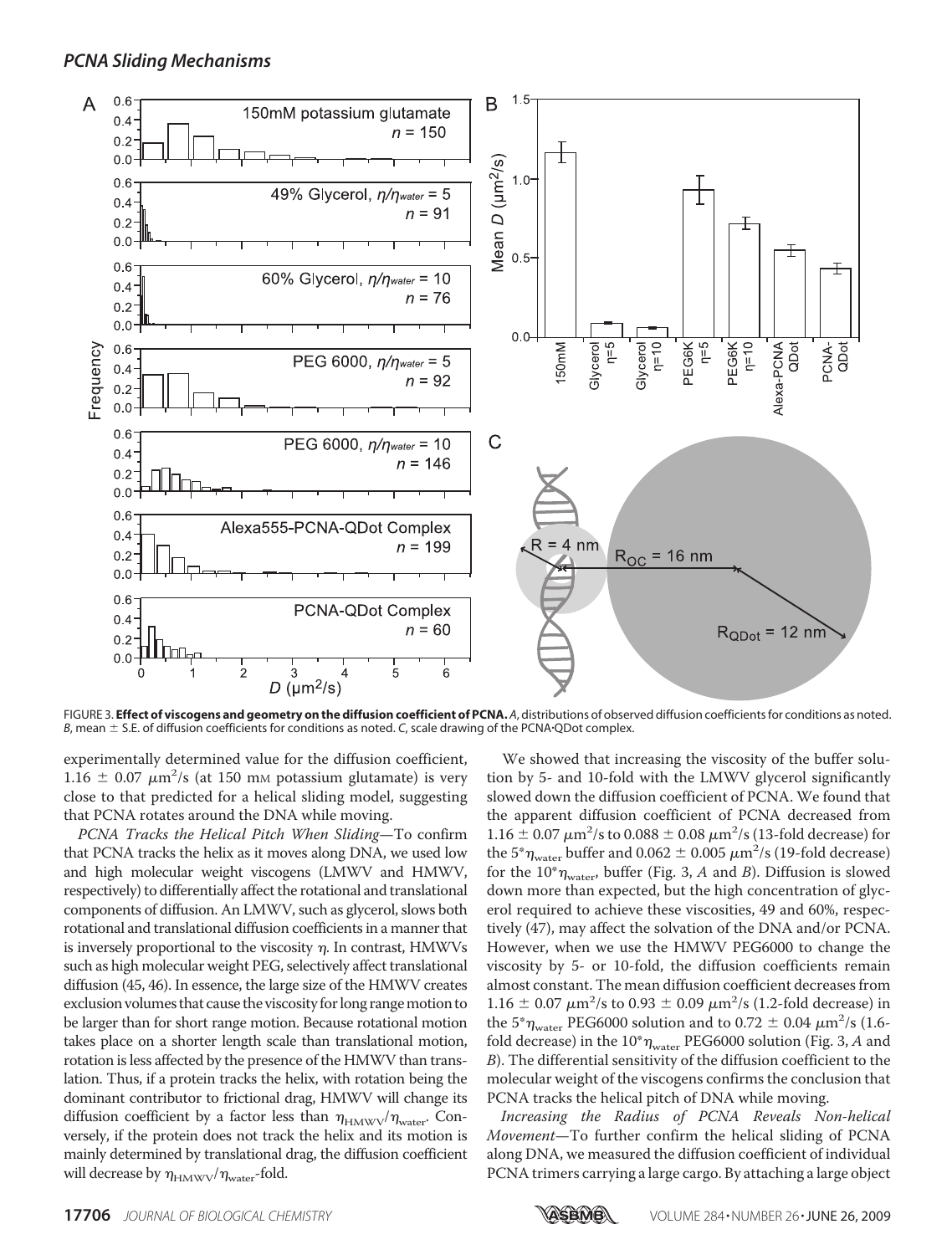to the PCNA, we increased its molecular radius and as a result, the frictional drag. Comparison of Equations 4 and 5 reveals that translational drag scales linearly with the radius of the moving object, whereas the rotational drag scales with the radius cubed. Consequently, a helically sliding protein should slow down more significantly upon increasing its radius than if it were diffusing in a non-helical fashion.

To increase the dimensions of PCNA, we functionalized 605 nm QDots with anti-histidine tag mouse monoclonal antibody and bound it to the histidine-tagged AlexaFluor 555-PCNA that had been preloaded onto DNA. Using the fluorescence of the QDot for imaging and tracking, we found that PCNA-QDot complexes had a mean diffusion coefficient of  $0.55 \pm 0.04 \ \mu m^2/s$  (Fig. 3, *A* and *B*). We also bound the QDot to mock-labeled PCNA and observed a mean diffusion coefficient of  $0.43 \pm 0.04 \ \mu m^2$ /s providing further confirmation that labeling with AlexaFluor 555-maleimide does not affect the mobility of the protein.

With an estimate of the hydrodynamic radius of the antibody-functionalized QDot (12 nm (22)), we can calculate the expected decrease in diffusion coefficient for the helically sliding PCNA bound to a QDot. Because the PCNA-QDot complex has a center of mass that is no longer positioned on the axis of the DNA (Fig. 3*C*), Equation 5 is no longer valid. For such a geometry, the rotational friction coefficient is derived, as in Ref. 48, as the sum of the rotational friction coefficients of the symmetric PCNA ring and the off-axis QDot,

$$
\xi_{\rm rot} = \left(\frac{2\pi}{10.5 \cdot 0.34 \text{ nm/bp}}\right)^2 (8\pi \eta) \left(R^3 + R_{\rm QDot}^3 + \frac{6}{8}RR_{\rm oc}^2\right)
$$
\n(Eq. 6)

 $R_{\text{QDot}}$  is the radius of the QDot, 12 nm, and  $R_{\text{OC}}$  is the distance from the center of mass of the QDot to the axis of the DNA, 16 nm. With these dimensions and the assumption that the translational friction is much smaller than the rotational one, we derive the expected diffusion coefficient for the helically tracking model to be 0.013  $\mu$ m<sup>2</sup>/s, or 62 times slower than for PCNA alone. However, our experimentally measured values of 1.16  $\pm$  0.07  $\mu$ m<sup>2</sup>/s for PCNA alone and 0.55  $\pm$  0.04  $\mu$ m<sup>2</sup>/s for the PCNA-QDot complex show only a 2.1-fold reduction (Fig. 3, *A* and *B*).

The surprisingly small, 2.1-fold reduction in diffusion coefficient of PCNA upon binding of a large QDot is more consistent with a non-helical form of diffusion, where the diffusion coefficient is predominantly determined by the translational drag. To obtain an expression for the diffusion coefficient for a non-helically diffusing complex, one can simply add the radius of the QDot to the radius of the protein in the term describing the translational drag (Fig. 3*B*),

$$
D_{\text{non-hel}} = \frac{k_{\text{B}}T}{6\pi\eta(R + R_{\text{QDot}})}
$$
(Eq. 7)

Evaluating this expression, we find that  $D_{\text{non-hel}} = 13 \ \mu \text{m}^2/\text{s}$ for a PCNA-QDot complex, a 4-fold decrease relative to the non-helical diffusion limit for PCNA alone (54  $\mu$ m<sup>2</sup>/s). This 4-fold decrease is remarkably consistent with the experimentally observed reduction (from  $1.16 \pm 0.07 \ \mu \text{m}^2/\text{s}$  to  $0.55 \pm 0.04$ 

 $\mu$ m<sup>2</sup>/s (Fig. 3, A and *B*)). Thus, in apparent contradiction with our results described above, the observed dependence of the diffusion coefficients on size suggests that PCNA moves without tracking the helix.

*Simulations of PCNA Alternating between Two Modes of Diffusion*—Taken together, our HMWV experiments suggest a helical sliding mechanism for PCNA, whereas the coupling to a QDot seems to indicate a non-helical mode of diffusion. All our experimental observations can be explained by a model in which the protein uses both modes. If the clamp spends most of its time helically sliding, interrupted by short periods of the much faster non-helical, translational movement, we expect the diffusion coefficient to be largely insensitive to the presence of HMWV (which affects only the infrequently used non-helical motion). On the other hand, increasing the protein radius by coupling to a QDot will strongly slow down helical sliding. However, the ability of the protein to rapidly diffuse during its short excursions to the non-helical sliding state renders it only moderately sensitive to an increase in effective radius.

To quantitatively describe this scenario and rationalize our data, we simulated two types of random walks. First, we simulated a regular random walk of a particle along DNA by choosing step sizes out of a normal distribution centered around zero with a width normalized to result in a diffusion coefficient equal to the observed value in 150 mm potassium glutamate data (one-speed stepper). Examples of trajectories, their MSD *versus t* plots, and the distribution in diffusion coefficients from 100 such trajectories are shown in Fig. 4 (*A–C*). Next, we simulated the random walk of a protein that switches between two diffusional modes (two-speed stepper), corresponding to helical and non-helical diffusion. To do this, we chose steps from two different normal distributions, one scaled to match the theoretical limit for helical diffusion of PCNA along DNA and the second normalized to match non-helical diffusion. Furthermore, we assumed that the particle switches between these diffusion modes randomly and on time scales 100 times faster than the experimental imaging rate. We introduce this assumption to the simulations by averaging 100 simulated steps for a single step shown in the trajectory (see "Experimental Procedures" and [supplemental](http://www.jbc.org/cgi/content/full/M109.008706/DC1) Fig. S3). Finally, we used a probability  $f_{hel}$  for the stepper to use the step size associated with helical diffusion and the corresponding probability  $(1 - f_{hel})$  to use the step size corresponding to non-helical diffusion. The value of  $f_{hel}$  was varied from 0 (100% non-helical diffusion) to 1 (100% helical diffusion). Sample trajectories of a two-speed stepper with  $f_{hel} = 0.99$ , their MSD *versus t* plots, and the distributions from 100 such trajectories are shown in Fig. 4 (*D–F*). As expected, we find that, upon varying the fraction of time that the molecule spends diffusing helically,  $f_{hel}$ , the simulated apparent diffusion coefficient  $D_{\text{app}}$  changes linearly (see Fig. 4*G*). We can summarize this linear relationship as follows,

$$
D_{\text{hel}}f_{\text{hel}} + D_{\text{non-hel}}(1 - f_{\text{hel}}) = D_{\text{app}} \tag{Eq. 8}
$$

and then solving for  $f_{\text{help}}$  we obtain Equation 9.

$$
f_{\text{hel}} = \frac{D_{\text{app}} - D_{\text{non-hel}}}{D_{\text{hel}} - D_{\text{non-hel}}}
$$
(Eq. 9)

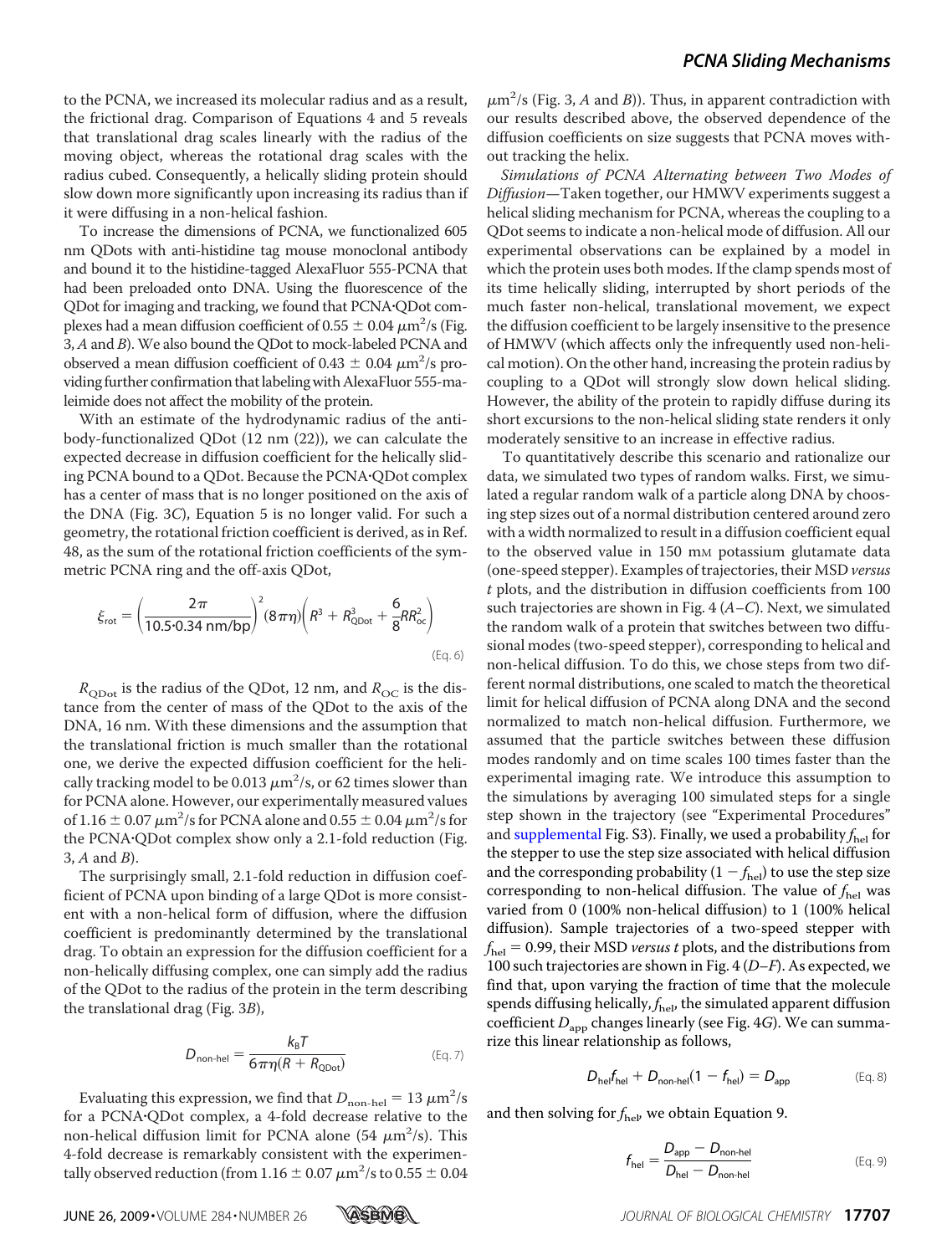

FIGURE 4. **Simulating movement of PCNA along DNA with two different diffusion modes.** *A*, sample 100-step trajectories of simulated random walks at 19 Hz with a single step size. Each step is the average of 100 substeps. Substeps normally distributed around zero are scaled to yield a mean diffusion coefficient matching the observed mean diffusion coefficient in 150 mM potassium glutamate buffer. *B*, *MSDy versus* time plots for trajectories in *A*. *C*, distribution of diffusion coefficients from 100 trajectories as in *A*. *D*, sample 100-step trajectories of simulated random walks at 19 Hz with two step sizes. Each step is the average of 100 substeps with  $f_{hel}$  = 99%. Substeps are scaled to match the calculated maximum diffusion coefficient for helical or non-helical models. *E*, *MSDy versus* time curves for trajectories in *D*. *F*, distribution of diffusion coefficients from 100 trajectories as in *D*. *G*, calculated (*smooth line*) and simulated mean (*jagged line*) diffusion coefficients for two step size model as f<sub>hel</sub> (the fraction of time spent in the helical mode) is varied. *Horizontal lines* denote experimentally observed diffusion coefficients and vertical lines denote the *f*hel value at which observed lines intersect the calculated lines. *Black*: step sizes scaled to  $D_{\text{non-hel}}$  and  $D_{\text{hel}}$  for diffusion of PCNA in buffer of viscosity  $\eta/\eta_{\text{water}} = 1$  or experimentally observed diffusion coefficient of PCNA in 150 mm potassium buffer. *Magenta*: step sizes scaled to PCNA diffusion in buffer with HMW viscogen  $\eta/\eta_\text{water} =$  5 or experimentally observed diffusion coefficient of PCNA in 150 mm potassium buffer with PEG 6000,  $\eta/\eta_{\text{water}} = 5$ . *Green*: step sizes scaled to diffusion of PCNA with QDot attached or experimentally observed diffusion coefficient of PCNA-QDot in 150 mm potassium buffer. *H*, 10-fold magnification of the selected region of the plot (shown in *highlighted blue*) in *G*. *I*, *f*hel is calculated for conditions as noted in *solid bars* (*left axis*). Measured diffusion coefficients are indicated as *dashed bars* (*right axis*). Even though the different conditions give rise to very different values of mean diffusion coefficient, all the diffusion coefficients can be accurately described by values of f<sub>hel</sub> that all fall in a very narrow range.

When we calculate  $f_{\rm hel}$  using our experimentally observed diffusion coefficients and the theoretically calculated maxima for helical and non-helical diffusion mechanisms, we find that the fraction of time PCNA spends tracking the helix does not vary significantly between the different experimental condi-



tions (Fig. 4, *G–I*). Comparing the experimental data with the theoretically expected values for helical and non-helical diffusion suggests that PCNA slides by tracking the helix 98  $\pm$  1% of the time. During the rest of the time, it uses the much faster non-helical sliding mode. As described above, a scenario in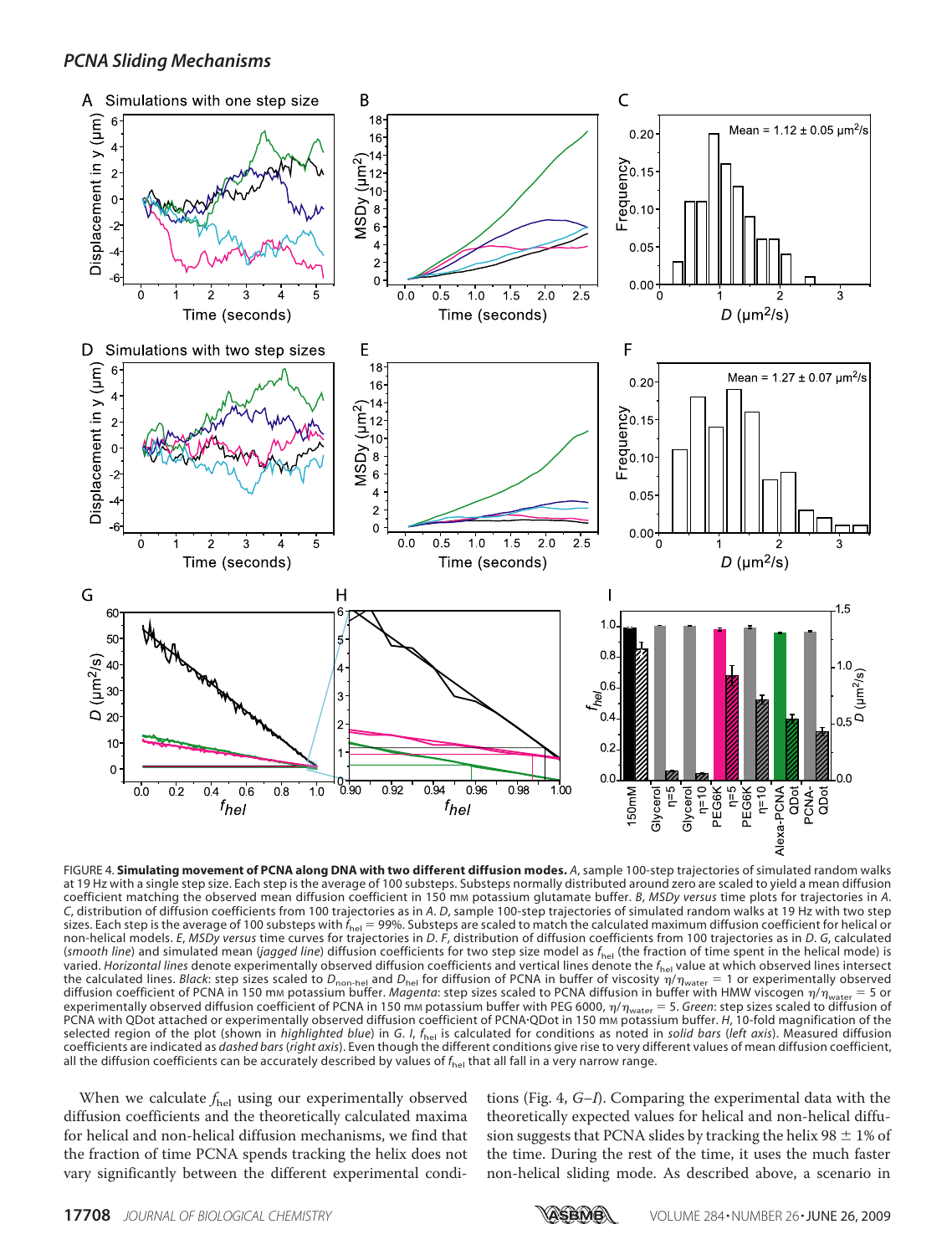which PCNA exclusively uses a helical or a non-helical mode of diffusion is inconsistent with our observations. Remarkably, our simple two-state model is consistent with all of our experimental conditions. A switching between the two modes with a value of 98  $\pm$  1% for  $f_{\rm hel}$  explains quantitatively why the diffusion coefficient changes only 1.2-fold in the presence of HMWV PEG6000,  $5*\eta_{water}$  and why the diffusion coefficient only changes 2.1-fold when a QDot is bound to PCNA.

#### **DISCUSSION**

Using single-molecule techniques, we visualized the movement of human PCNA along double-stranded DNA. Analysis of the diffusive behavior of PCNA under various conditions allows us to describe the mechanisms of movement. We show that PCNA moves with a diffusion coefficient near or above the theoretical maximum for a helically tracking protein. In contrast, a recent fluorescence correlation spectroscopy study of the sliding behavior of the  $E.$  coli clamp  $\beta$  found that the diffusion coefficient is two orders of magnitude slower than predicted for the helically tracking model (44). Next, we demonstrated that the diffusion coefficient is only moderately dependent on the ionic strength, implying that PCNA maintains electrostatic contact with the DNA as it moves. Furthermore, we found that the diffusion coefficient does not change linearly with viscosity when a HMWV is used. This observation suggests that PCNA tracks the helical pitch of the DNA. Finally, we measured diffusion of a complex of PCNA with a QDot and found that the diffusion coefficient of this larger complex is much higher than expected for a helically tracking complex. To explain this inconsistency, we propose a model in which PCNA alternates between two modes of diffusion. One mode corresponds to helical sliding, in which PCNA undergoes a full rotation every 10.5 bp. In this mode, the viscous drag, and thus the diffusion coefficient of motion, is dominated by the rotational friction between protein and solvent. The second mode of diffusion corresponds to a state that allows for very fast non-helical tracking along the DNA, much faster than the rotational drag would allow.

*Effect of Translocation Activation Barriers*—A quantitative analysis of our data and comparison with simulations suggested that PCNA spends 97–99% of its time helically sliding along DNA and the remaining 1–3% in the non-helical translocation mode. It is important to realize that this partitioning ratio is based on the theoretical upper limits of the diffusion coefficient for each of the two translocation modes. These upper limits only take into account contributions from viscous hydrodynamic drag and assume that no other energy barriers exist to move from one position to another. In reality, the breaking and reforming of interactions between protein and DNA upon movement along the duplex will result in additional kinetic barriers and will lower the diffusion coefficient. The presence of an activation energy for movement and the resultant decrease of the diffusion coefficients for one or both modes of movement may change the partitioning between the helical and non-helical modes.

Previous single-molecule experiments have estimated values of the heights of these translocation barriers by comparing experimentally observed diffusion coefficients with those determined theoretically. Analysis of the diffusional movement of a transcription factor (19) and a DNA-repair protein (20) along the DNA resulted in an estimate of a  $1-2k_BT$  barrier for a single-base pair step. Assuming a mean activation free energy of 2  $k_B T$  for each step, we can calculate the decrease of the theoretical diffusion coefficients and the resultant expected change in the partitioning between the two translocation modes. The Arrhenius relation  $(\Delta G^{\dagger}/k_{\text{B}}T = \ln(k_{\text{lim}}/k)$  can be used to relate the free energy of activation,  $\Delta G^*$ , with the ratio between the protein's random-walk stepping rate in the absence of kinetic barriers,  $k_{\text{lim}}$ , and presence thereof,  $k$  (20). Using  $\Delta G^* = 2 k_B T$  results in a slowing down of the single-base pair stepping rate by a factor of  $e^2$ , or 7.39. The diffusion equation  $D = \langle x^2 \rangle / 2t$ , with *x* the step size and *t* the time elapsed for every single step, shows that the diffusion coefficient *D* scales linearly with changes in the stepping rate. Taken together, introducing a translocation activation energy of  $2k_BT$  results in a decrease of the diffusion coefficient by a factor of 7.39. If the diffusion coefficients of both translocation modes are equally affected, the partitioning ratio between non-helical and helical sliding will remain unchanged.

A more likely scenario is one in which the activation barriers are not equal in both modes. For example, the helically tracking mode may require more DNA-protein contacts and thus have a 2-fold higher activation barrier of  $4k_BT$  while the non-tracking mode would have an activation barrier of  $2 k_B T$ . In this particular example, the ratio would shift closer to 16%/84%. In summary, our results show a partitioning ratio between the two modes of diffusion of  $\sim$ 2%/ $\sim$  98%, in which the  $\sim$ 2% of the time spent in the non-helical translocation mode is a lower limit based on the assumption that the diffusive process is entirely dominated by viscous drag.

*Molecular Mechanisms of Translocation*—Even though our experiments indicate the existence of helical and non-helical diffusion modes of PCNA along DNA, we can only speculate on the underlying molecular mechanisms. Previous molecular dynamics simulations of the interaction between PCNA and double-stranded DNA suggest an interpretation of our observations. The simulations revealed that the PCNA clamp encircles double-stranded DNA at a pronounced tilt of 20° with respect to the DNA axis (12). This tilt facilitates the formation of a large number of electrostatic interactions between the DNA phosphodiester backbone and the positively charged arginine and lysine residues lining the PCNA inner surface. The authors observed that contact breaking and formation along the inner surface of PCNA is very dynamic with competition between different protein residues for the same phosphodiester group.

Although the timescale of the molecular dynamics simulations was too short to directly observe translocation, the results suggest that the clamp is not stably associated with a single point on the DNA. Although tilted with respect to the DNA, the large number of protein-DNA interactions along the two strands of the minor groove suggests a picture in which the clamp follows the helical pitch of the DNA while moving. The dynamic nature of these interactions may allow a large enough number of these DNA-protein interactions to be broken transiently to support a state in which the PCNA clamp is more